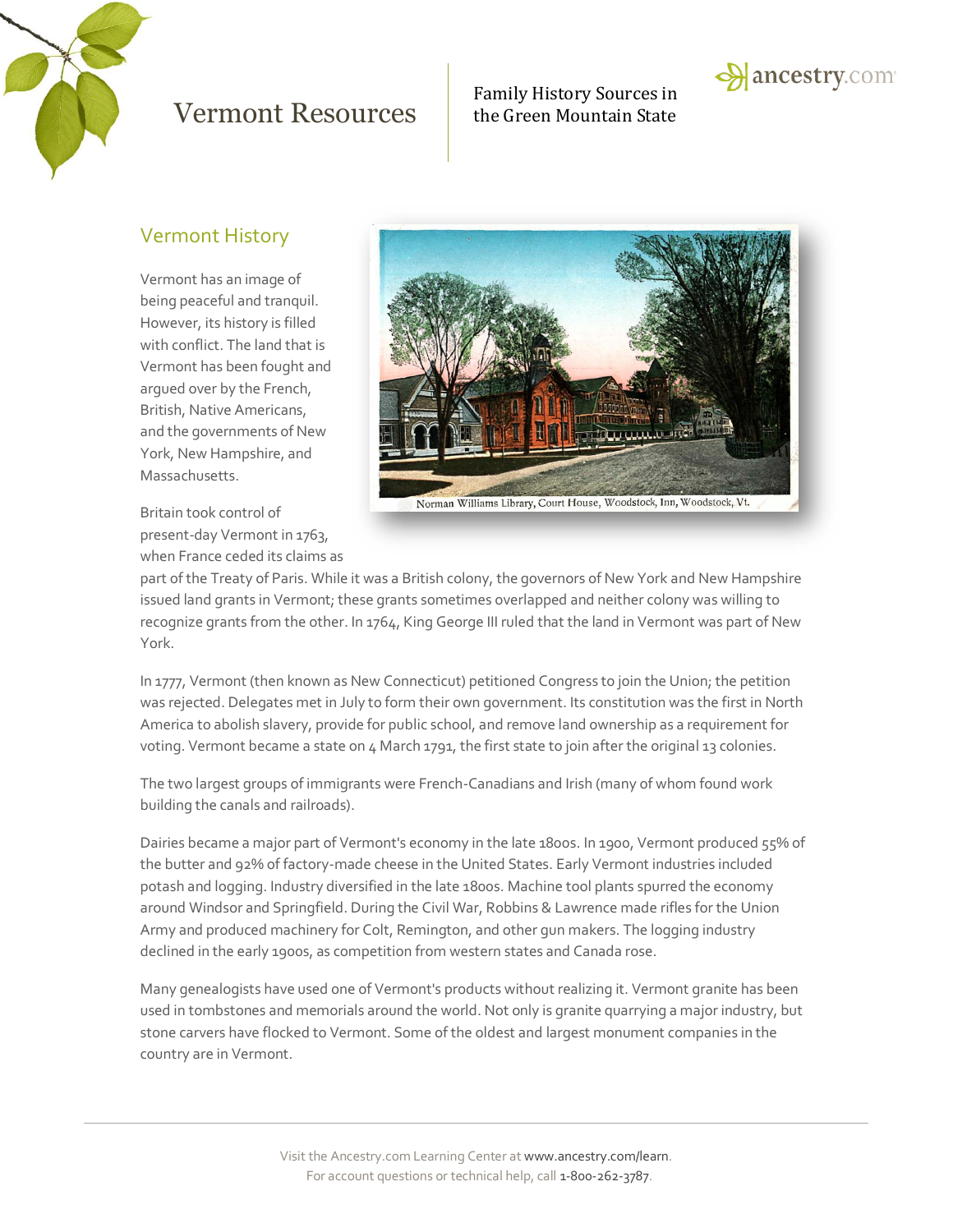

## Vermont Resources the Green Mountain State

# Family History Sources in



**1790 85,425**

**1800 154,465**

**1810 217,895**

**1820 235,981**

**1830 280,652**

**1840 291,948**

**1850 314,120**

**1860 315,098**

**1870 330,551**

**1880 332,286**

**1890 332,422**

**1900 343,641**

**1910 355,956**

**1920 352,428**

**1930 359,611**

**1940 359,231**

**1950 377,747**

| Significant Dates (through 1934)                                                                                                          |                   |     |
|-------------------------------------------------------------------------------------------------------------------------------------------|-------------------|-----|
|                                                                                                                                           | <b>Population</b> |     |
| 1535 - Jacques Cartier became the first European to explore Vermont.                                                                      | 1790              | 85  |
| 1609 - Samuel de Champlain claimed Vermont for France.<br>1666 - Fort St. Anne was built at Isle LaMotte; it was the first white          | 1800              | 154 |
| settlement in present-day Vermont. It was abandoned in 1679.                                                                              | 1810              | 217 |
| 1724 – The British built Fort Drummer, which became the site of the first                                                                 |                   |     |
| permanent white settlement in Vermont. After the fort was abandoned,<br>the French founded the settlement of Hocquart (now called Chimney | 1820              | 235 |
| Point) on the site.                                                                                                                       | 1830              | 280 |
| 1749 - New Hampshire charters the town of Bennington.                                                                                     | 1840              | 291 |
| 1760 - The Crown Point Military Road was completed.<br>1763 - The Treaty of Paris, signed at the end of the French and Indian             | 1850              | 314 |
| War, gave Vermont to Britain.                                                                                                             | 1860              | 315 |
| 1764 - King George III declared Vermont part of New York.                                                                                 |                   |     |
| 1774 - The Scottish-American Land Company brought settlers from                                                                           | 1870              | 330 |
| Scotland to Vermont.                                                                                                                      | 1880              | 332 |
| 1775 - Ethan Allen and the Green Mountain Boys captured Fort<br>Ticonderoga.                                                              | 1890              | 332 |
| 1777 - Vermont declared independence from Britain and claimed their                                                                       | 1900              | 343 |
| status to be an independent republic. Its constitution prohibited slavery,                                                                |                   |     |
| granted the vote to non-landowning males, and established public                                                                          | 1910              | 355 |
| schools. The Battle of Hubbarton, Vermont's only Revolutionary War<br>battle, was fought.                                                 | 1920              | 352 |
| 1779 - Vermont established property rights for women.                                                                                     |                   |     |
| 1781 - The Vermont Gazette, the state's first newspaper, began                                                                            | 1930              | 359 |
| publication.                                                                                                                              | 1940              | 359 |
| 1785 - Vermont's first marble quarry opened.                                                                                              | 1950              | 377 |
| the contract of the contract of the contract of the contract of the contract of the contract of the contract of                           |                   |     |

**1791** – Vermont was admitted as the 14<sup>th</sup> state. The University of Vermont was chartered.

**1805** – Montpelier was named the state capital.

**1813** – Lung fever killed more than 5,000 people in Vermont.

**1814** – U.S. forces took control of Lake Champlain and ended a British invasion.

**1816** – "The Year Without a Summer," also known as the "Poverty Year." A series of nor'easters and cold fronts from Canada resulted in frost each month, which killed most of the crops in the region.

**1823** – The Champlain Canal opened, which made travel between Vermont and New York City much easier.

**1830** – The Torrent of 1830 hit Vermont; it is considered to be the biggest flood of the 19<sup>th</sup> century.

**1846** – Construction began on the Central Vermont Railway, the first railroad in the state. It was completed in 1849.

**1847** – Vermont granted women the right to own, inherit, and bequeath their property.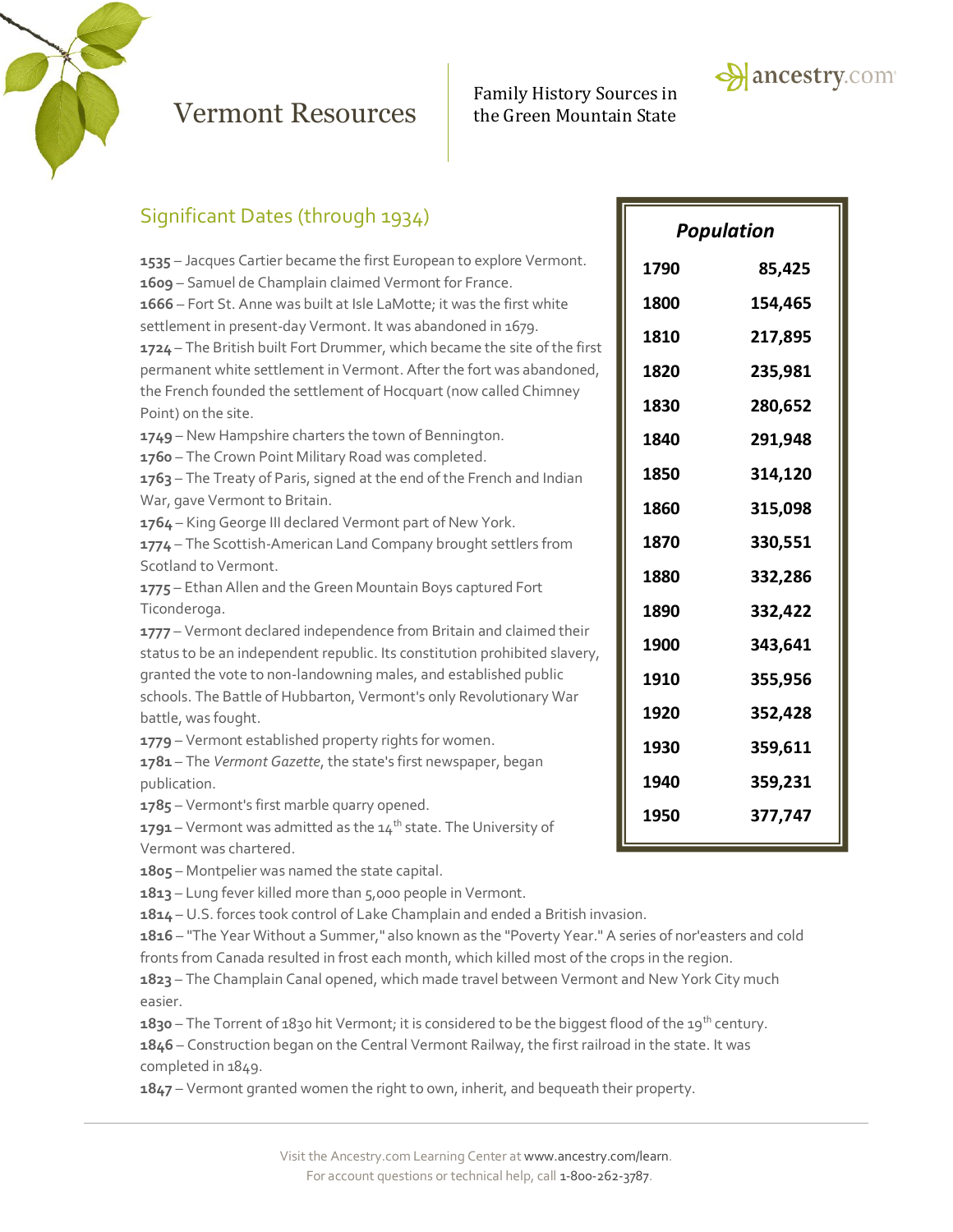

## Vermont Resources the Green Mountain State

# Family History Sources in



- **1853** State law prohibited the consumption of alcohol.
- **1857** Town clerks required to keep vital records.

**1863** – A riot broke out in West Rutland when Vermont institutes the draft.

**1864** – Confederate soldiers attempted a raid in St. Albans. They robbed three banks and set fire to a

shed. They escaped to Canada and were caught. Canada, which was officially neutral in the U.S. Civil War, did not extradite the men but did return the money.

**1879** – Women in Vermont were allowed to vote in town elections and could hold the office of school commissioner. Later, women would be granted the vote in state legislative elections.

**1902** – Vermont allowed localities to decide whether or not to allow the sale of alcohol.

**1919** – Statewide registration of vital records began.

**1927** – A devastating flood hit central Vermont.

**1934** – The U.S. Supreme Court finally established the Vermont-New Hampshire boundary, deciding that New Hampshire had most of the Connecticut River.

### Vermont Census Records

Vermont is included in the surviving portion of the 1890 Special Schedule of Union Veterans and Widows. Some non-population schedules (1850-1870 agriculture and 1850 -1870 industry, and 1870 mortality) are available on National Archives microfilm. Vermont did not take any state censuses.

#### **Related Censuses Available on Ancestry.com:**

- [U.S. Federal Census Mortality Schedules, 1850-1885](http://search.ancestry.com/search/db.aspx?dbid=8756) (includes the 1870 Vermont schedule)
- [U.S., Federal Census Mortality Schedules Index, 1850-1880](http://search.ancestry.com/search/db.aspx?dbid=3530) (includes the index for 1850, 1860, and 1870 for Vermont)
- [1890 Veterans Schedules](http://search.ancestry.com/search/db.aspx?dbid=8667)

### Vermont Vital Records

Vermont vital records were originally kept on the town level. State law required town clerks to maintain vital records beginning in 1857, although some towns recorded them earlier. Statewide registration began in 1919.

#### **Vermont Vital Records on Ancestry.com**

- [Vermont, Vital Records, 1720-1908](http://search.ancestry.com/search/db.aspx?dbid=4661)
- [Vermont, Birth Records, 1909-2008](http://search.ancestry.com/search/db.aspx?dbid=1605)
- [Vermont, Death Records, 1909-2008](http://search.ancestry.com/search/db.aspx?dbid=1607)
- [Vermont, Marriage Records, 1909-2008](http://search.ancestry.com/search/db.aspx?dbid=1606)
- [Web: Vermont, Find A Grave Index, 1751-2012](http://search.ancestry.com/search/db.aspx?dbid=70628)